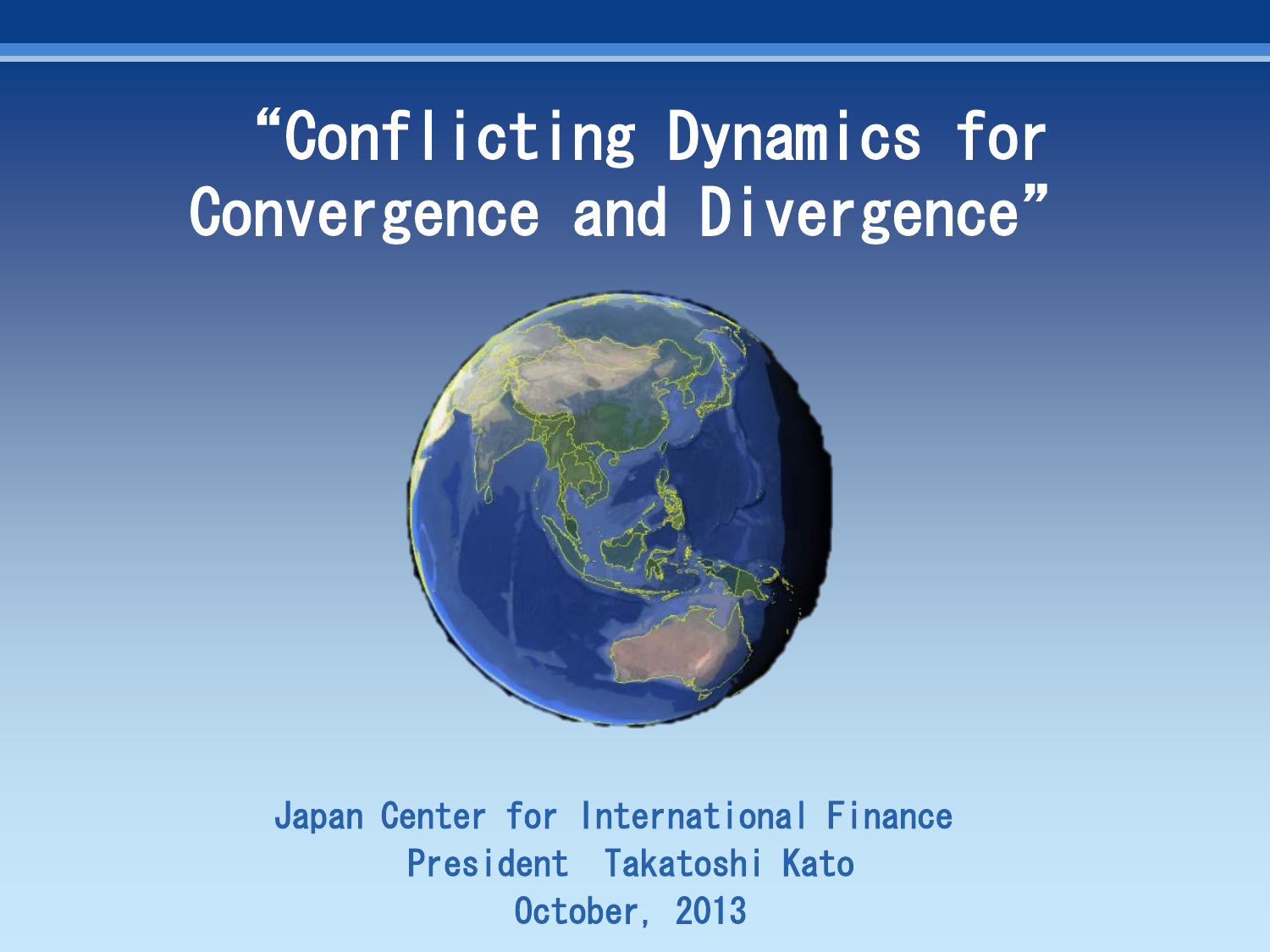## **Exhibit 1**



Source: Bloomberg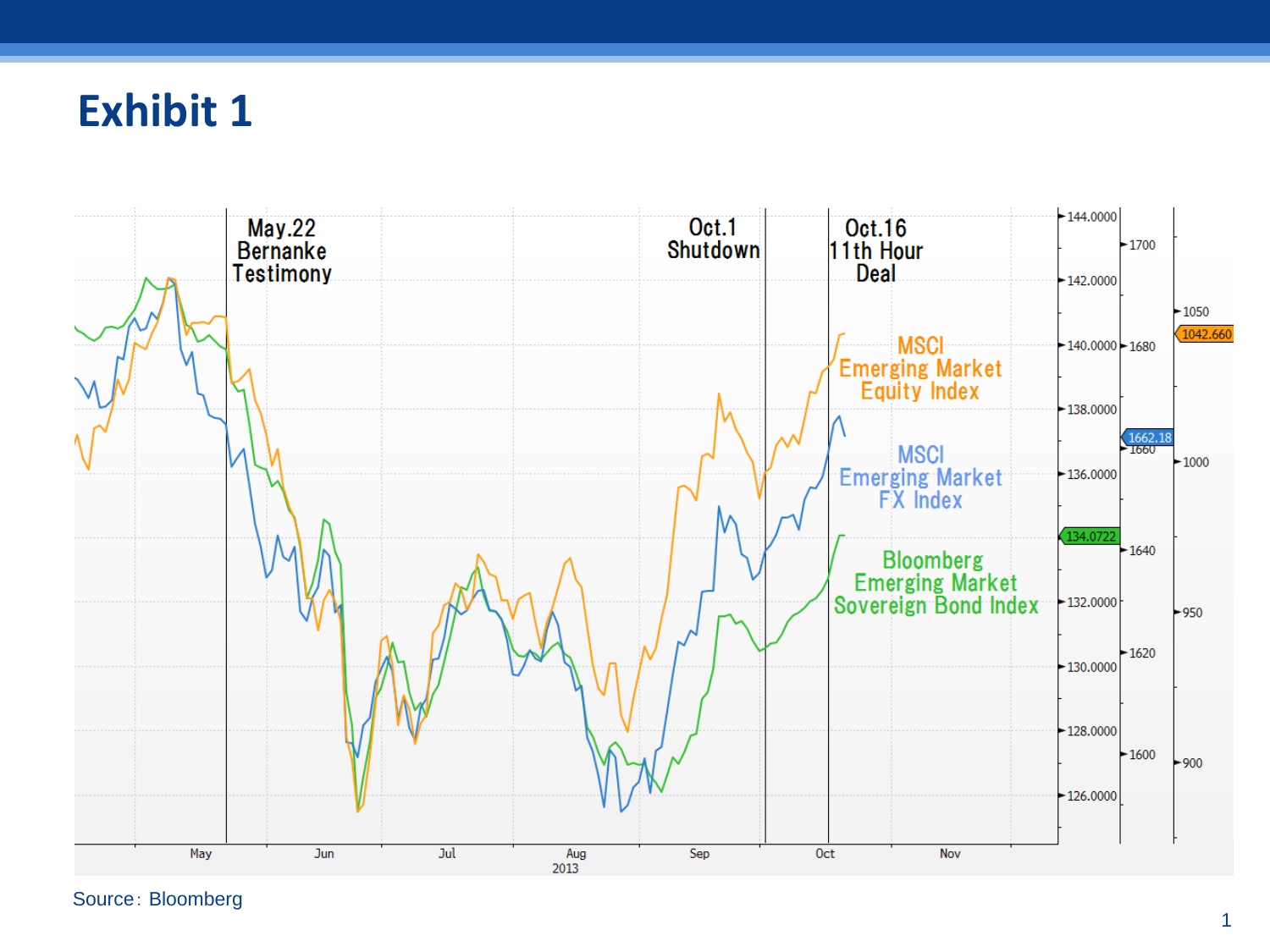## **2. Currency Distribution of**

#### **Global Foreign Exchange Market Turnover**

| Currency     | 1998         |                         | 2001         |                         | 2004         |                   | 2007         |                         | 2010         |                   | 2013         |      |
|--------------|--------------|-------------------------|--------------|-------------------------|--------------|-------------------|--------------|-------------------------|--------------|-------------------|--------------|------|
|              | <b>Share</b> | Rank <sup>1</sup>       | <b>Share</b> | Rank                    | <b>Share</b> | Rank <sup>1</sup> | <b>Share</b> | Rank <sub>I</sub>       | <b>Share</b> | Rank <sup>1</sup> | <b>Share</b> | Rank |
| <b>USD</b>   | 86.8         | $1 \cdot$               | 89.9         | 1                       | 88.0         | $\mathbf{1}$      | 85.6         | 1 <sup>1</sup>          | 84.9         | 1                 | 87.0         | 1    |
| <b>EUR</b>   | $\ddotsc$    | 32 <sub>1</sub>         | 37.9         | $\overline{2}$          | 37.4         | 2 <sub>1</sub>    | 37.0         | $\overline{\mathbf{2}}$ | 39.1         | $\mathbf{2}$      | 33.4         | 2    |
| <b>JPY</b>   | 21.7         | 2 <sup>1</sup>          | 23.5         | $\overline{\mathbf{3}}$ | 20.8         | $\mathbf{3}$      | 17.2         | 3 <sub>1</sub>          | 19.0         | 3                 | 23.0         | 3    |
| <b>GBP</b>   | 11.0         | $\overline{\mathbf{3}}$ | 13.0         | 4                       | 16.5         | 4                 | 14.9         | 4 <sub>1</sub>          | 12.9         | 4                 | 11.8         | 4    |
| <b>AUD</b>   | 3.0          | 6 <sub>1</sub>          | 4.3          | $\overline{z}$          | 6.0          | 6 <sup>1</sup>    | 6.6          | 6 <sub>1</sub>          | 7.6          | 5 <sup>1</sup>    | 8.6          | 5    |
| <b>CHF</b>   | 7.1          | 4 <sup>1</sup>          | 6.0          | 5                       | 6.0          | 5 <sup>1</sup>    | 6.8          | 5 <sub>1</sub>          | 6.3          | 6                 | $5.2$        | 6    |
| CAD          | 3.5          | 5                       | 4.5          | 6                       | 4.2          | $\overline{ }$    | 4.3          | 7 <sup>1</sup>          | 5.3          | 7                 | 4.6          | 7    |
| <b>MXN</b>   | 0.5          | 9                       | 0.8          | 14                      | 1.1          | 12                | 1.3          | 12 <sup>1</sup>         | 1.3          | 14                | 2.5          | 8    |
| <b>CNY</b>   | 0.0          | 30                      | 0.0          | 35                      | 0.1          | 29                | 0.5          | 20                      | 0.9          | 17                | 2.2          | 9    |
| <b>NZD</b>   | 0.2          | 17                      | 0.6          | 16                      | $1.1$        | 13                | 1.9          | 11                      | 1.6          | 10                | 2.0          | 10   |
| <b>SEK</b>   | 0.3          | 11 <sub>1</sub>         | 2.5          | 8                       | 2.2          | 8                 | 2.7          | 9 <sup>1</sup>          | 2.2          | 9                 | 1.8          | 11   |
| <b>RUB</b>   | 0.3          | 12 <sub>1</sub>         | 0.3          | 19                      | 0.6          | 17 <sup>1</sup>   | 0.7          | 18                      | 0.9          | 16                | 1.6          | 12   |
| <b>HKD</b>   | 1.0          | 8                       | 2.2          | $\overline{9}$          | 1.8          | 9 <sup>°</sup>    | 2.7          | 8                       | 2.4          | 8                 | 1.4          | 13   |
| <b>NOK</b>   | 0.2          | 15                      | 1.5          | 10                      | 1.4          | 10                | 2.1          | 10 <sup>1</sup>         | 1.3          | 13                | 1.4          | 14   |
| <b>SGD</b>   | 1.1          | $\overline{7}$          | $1.1$        | 12                      | 0.9          | 14                | $1.2$        | 13                      | $1.4$        | 12                | 1.4          | 15   |
| <b>TRY</b>   | $\ddotsc$    | 33                      | 0.0          | 30                      | 0.1          | 28                | 0.2          | 26 <sub>1</sub>         | 0.7          | 19                | 1.3          | 16   |
| <b>KRW</b>   | 0.2          | 18                      | 0.8          | 15                      | $1.1$        | 11                | 1.2          | 14                      | $1.5$        | 11                | $1.2$        | 17   |
| ZAR          | 0.4          | 10 <sub>1</sub>         | 0.9          | 13                      | 0.7          | 16 <sub>1</sub>   | 0.9          | 15                      | 0.7          | 20                | 1.1          | 18   |
| <b>BRL</b>   | 0.2          | 16 <sup>1</sup>         | 0.5          | 17                      | 0.3          | 21 <sup>1</sup>   | 0.4          | 21                      | 0.7          | 21                | 1.1          | 19   |
| <b>INR</b>   | 0.1          | 22 <sub>2</sub>         | 0.2          | 21                      | 0.3          | 20 <sub>1</sub>   | 0.7          | 19                      | $1.0$        | 15                | 1.0          | 20   |
| <b>Total</b> | 200.0        | $\mathbf{I}$            | 200.0        |                         | 200.0        | $\mathbf{I}$      | 200.0        |                         | 200.0        |                   | 200.0        |      |

\*Net-net basis, percentage shares of average daily turnover in April

Source: BIS Triennial Central Bank Survey 2013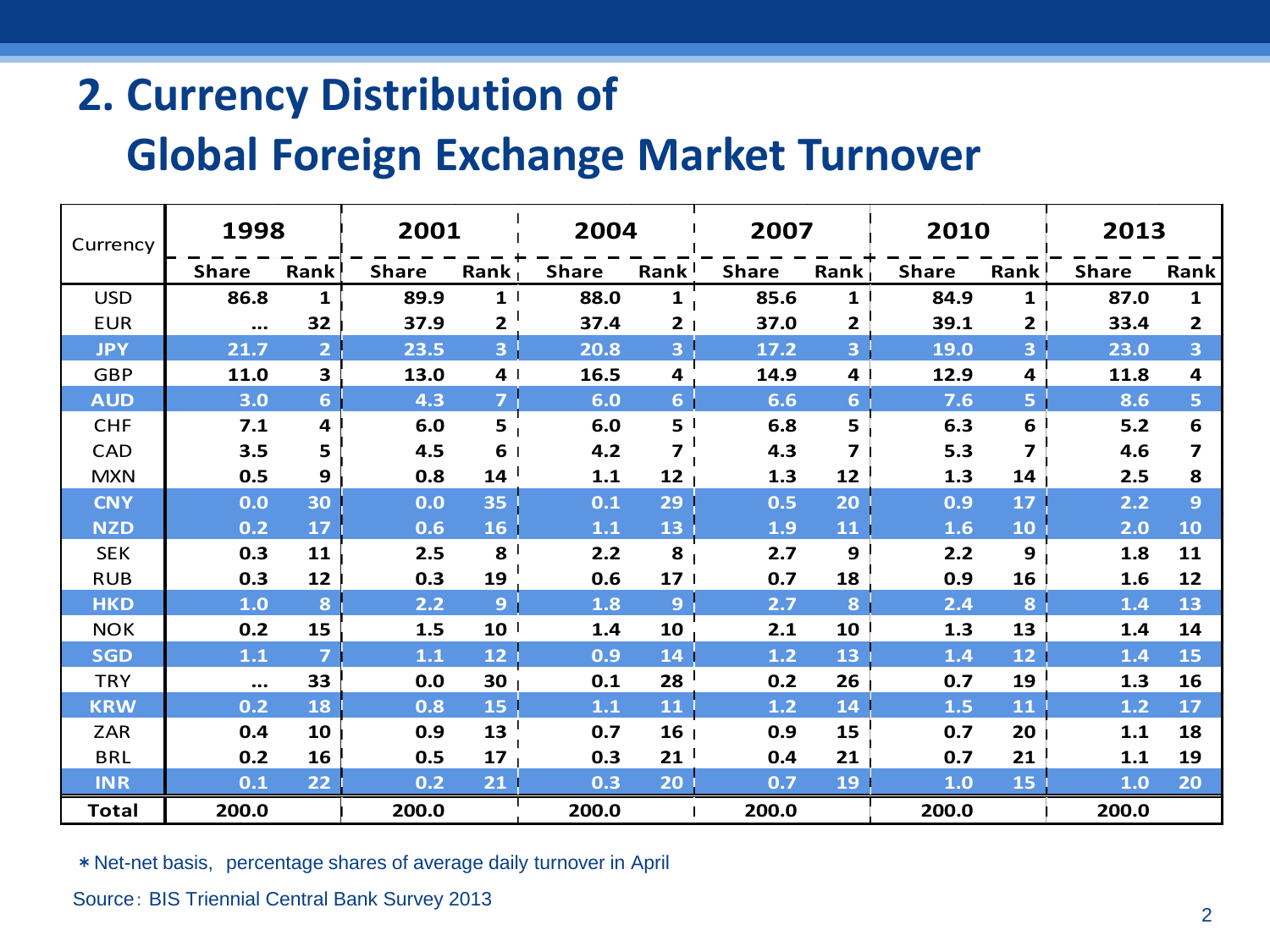# **3. Geographical Distribution of**

#### **Global Foreign Exchange Market Turnover**

| Country               | 1998                    |                  | 2001                    |                  | 2004                    |       | 2007         |       | 2010         |                  | 2013        |       |
|-----------------------|-------------------------|------------------|-------------------------|------------------|-------------------------|-------|--------------|-------|--------------|------------------|-------------|-------|
|                       | <b>Amount</b>           |                  | % Amount                |                  | % Amount                | %     | Amount       | %'    | Amount       |                  | % Amount    | $\%$  |
| <b>Australia</b>      | 48                      | 2.3 <sub>1</sub> | 54                      | 3.2              | 107                     | 4.1   | 176          | 4.1   | 192          | 3.8              | 182         | 2.7   |
| <b>China</b>          | $\mathbf 0$             | 0.0              | $\ddotsc$               | $\cdots$         | $\mathbf{1}$            | 0.0   | $\mathbf{9}$ | 0.2   | 20           | 0.4 <sub>1</sub> | 44          | 0.7   |
| <b>Chinese Taipei</b> | 5                       | 0.2              | 5                       | 0.3              | 9                       | 0.4   | 16           | 0.4   | 18           | 0.4              | 26          | 0.4   |
| <b>Hong Kong SAR</b>  | 80                      | 3.8 <sub>1</sub> | 68                      | 4.0              | 106                     | 4.1   | 181          | 4.2   | 238          | 4.7              | 275         | 4.1   |
| India                 | $\mathbf{2}$            | 0.1              | 3                       | 0.2              | $\overline{\mathbf{z}}$ | 0.3   | 38           | 0.9   | 27           | 0.5 <sub>1</sub> | 31          | 0.5   |
| Indonesia             | $\overline{2}$          | 0.11             | $\overline{\mathbf{4}}$ | 0.2              | $\overline{2}$          | 0.1   | 3            | 0.1   | 3            | 0.1              | 5           | 0.1   |
| Japan                 | 146                     | 7.0              | 153                     | 9.0              | 207                     | 8.0   | 250          | 5.8   | 312          | 6.2              | 374         | $5.6$ |
| Korea                 | $\overline{\mathbf{4}}$ | 0.2 <sup>1</sup> | 10                      | 0.6              | 21                      | 0.8   | 35           | 0.8   | 44           | 0.9              | 48          | 0.7   |
| <b>Malaysia</b>       | 1                       | 0.1 <sub>1</sub> | 1                       | 0.1              | 2                       | 0.1   | З            | 0.1   | 7            | 0.1              | 11          | 0.2   |
| <b>New Zealand</b>    | $\overline{\mathbf{z}}$ | 0.3              | $\overline{\mathbf{4}}$ | 0.2 <sub>1</sub> | $\overline{\mathbf{z}}$ | 0.3   | 13           | 0.3   | $\mathbf{9}$ | 0.21             | 12          | 0.2   |
| Philippines           | 1                       | 0.0 <sub>1</sub> | 1                       | 0.1              | $\mathbf{1}$            | 0.0   | 2            | 0.1   | 5            | 0.1              | 4           | 0.1   |
| <b>Singapore</b>      | 145                     | 6.9              | 104                     | 6.1              | 134                     | 5.1   | 242          | 5.6   | 266          | 5.3              | 383         | $5.7$ |
| Thailand              | 3                       | 0.1              | $\overline{2}$          | 0.1              | З                       | 0.1   | 6            | 0.1   | 7            | 0.1 <sub>1</sub> | 13          | 0.2   |
|                       |                         |                  |                         |                  |                         |       |              |       |              |                  |             |       |
| France                | 77                      | 3.7 <sub>1</sub> | 50                      | 2.9              | 67                      | 2.6   | 127          | 3.0   | 152          | 3.0              | 190         | 2.8   |
| Germany               | 100                     | 4.7              | 91                      | 5.4              | 120                     | 4.6   | 101          | 2.4   | 109          | 2.21             | 111         | 1.7   |
| <b>United Kingdom</b> | 685                     | 32.6             | 542                     | 31.8             | 835                     | 32.0  | 1,483        | 34.6  | 1,854        | 36.8             | 2,726       | 40.9  |
| <b>United States</b>  | 383                     | 18.3             | 273                     | 16.0             | 499                     | 19.1  | 745          | 17.4  | 904          | 17.9             | 1,263       | 18.9  |
| <b>Grand Total</b>    | 2,099                   | 100.0            | 1,705                   | 100.0            | 2,608                   | 100.0 | 4,281        | 100.0 | 5,043        |                  | 100.0 6,671 | 100.0 |

\*Net-gross basis, daily average in April, in billions of US dollars and percentages

Source: BIS Triennial Central Bank Survey 2013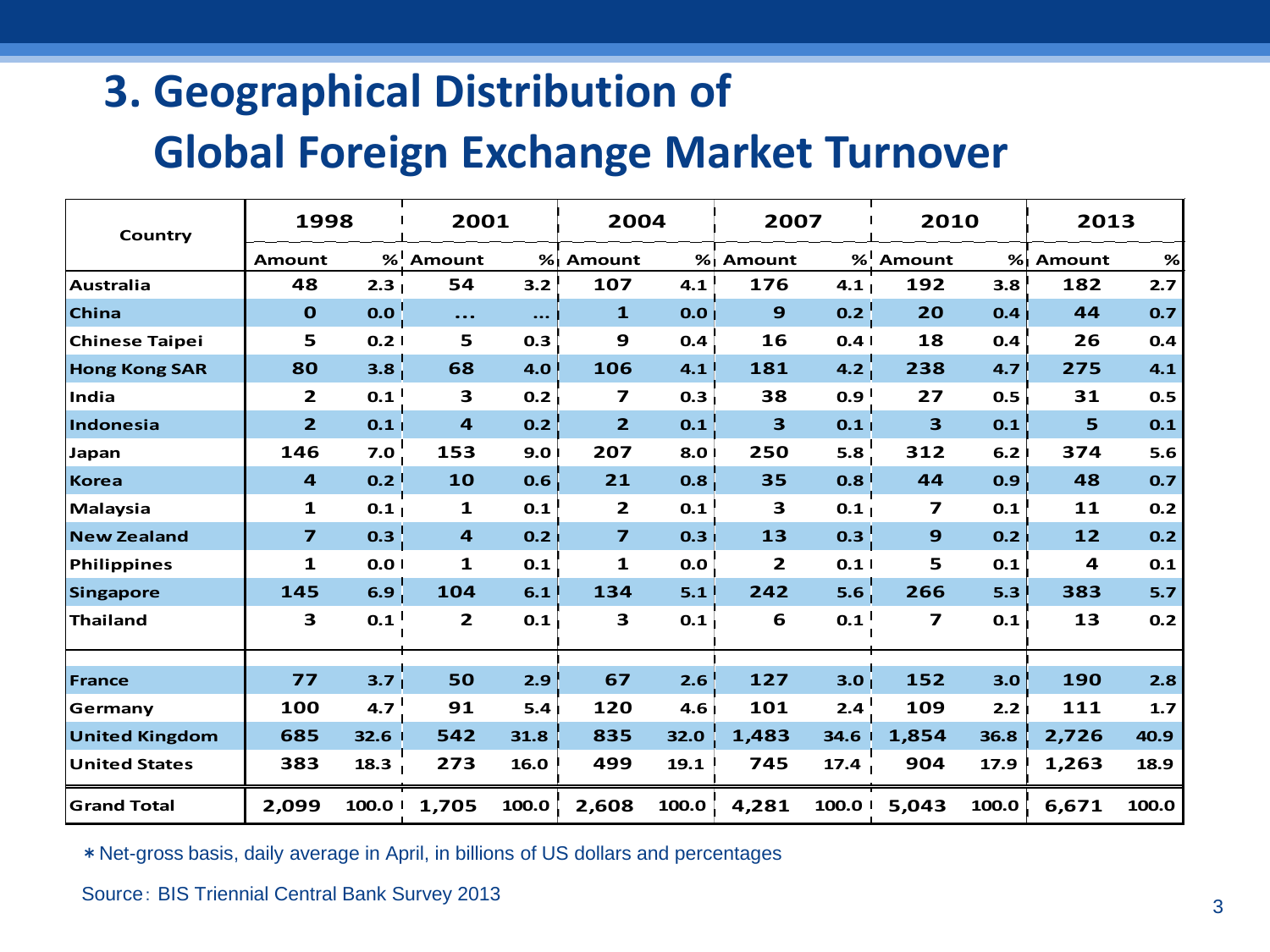#### **4. Global Economic Engines 2012**

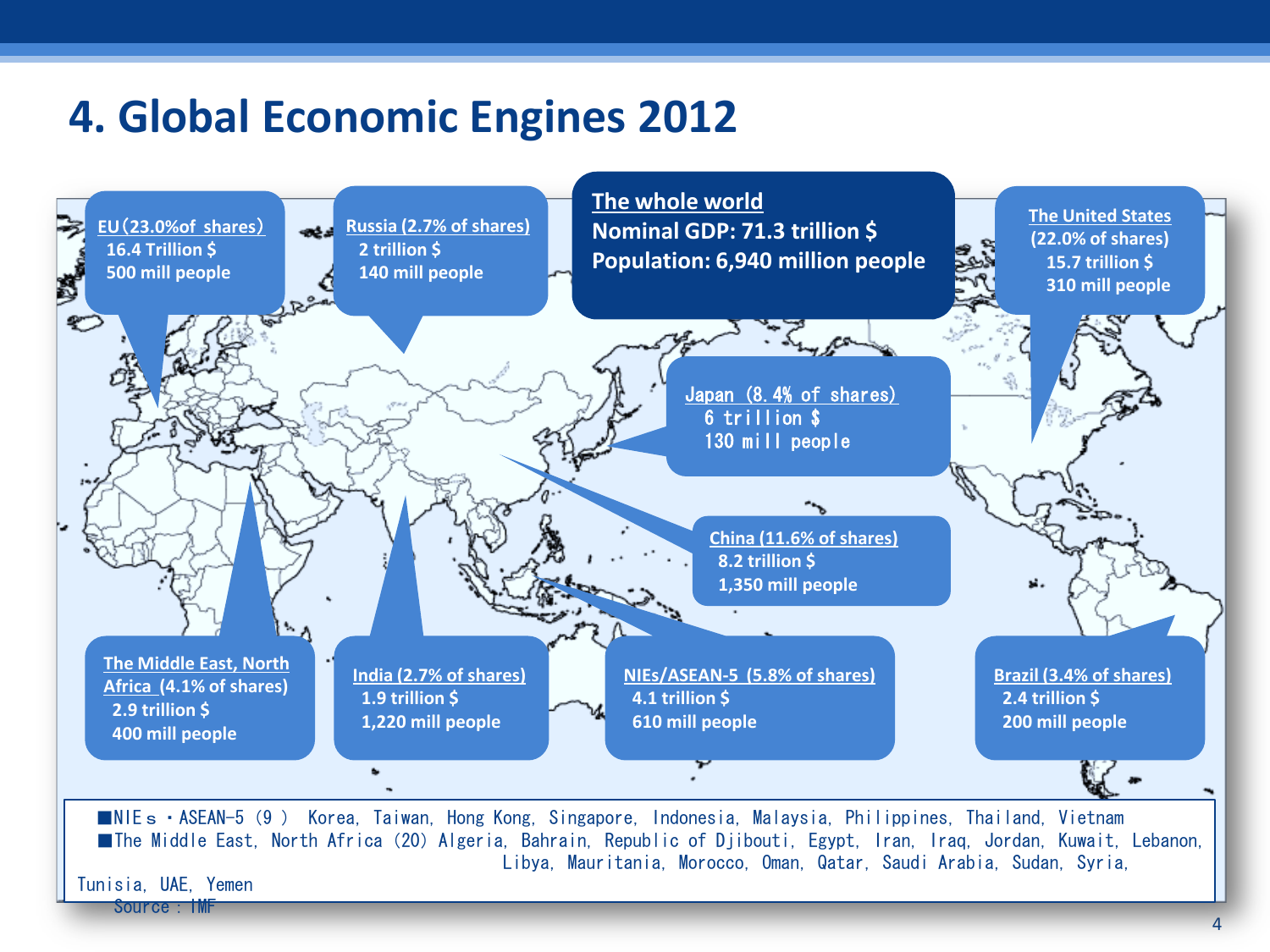## **5. Asian Economies' Medium-term Growth Outlook**

(%)

| <b>Real Growth Outlook</b>               | 2011 | 2012 | <b>Forecast</b> |      |      |  |
|------------------------------------------|------|------|-----------------|------|------|--|
|                                          |      |      | 2013            | 2014 | 2018 |  |
| <b>World</b>                             | 3.9  | 3.2  | 2.9             | 3.6  | 4.1  |  |
| <b>Advanced Economies</b>                | 1.7  | 1.5  | 1.2             | 2.0  | 2.5  |  |
| <b>Emerging and Developing Economies</b> | 6.2  | 4.9  | 4.5             | 5.1  | 5.5  |  |
| <b>Developing Asia</b><br>of which       | 7.8  | 6.4  | 6.3             | 6.5  | 6.7  |  |
| <b>China</b><br>of which                 | 9.3  | 7.7  | 7.6             | 7.3  | 7.0  |  |
| <b>India</b>                             | 6.3  | 3.2  | 3.8             | 5.1  | 6.7  |  |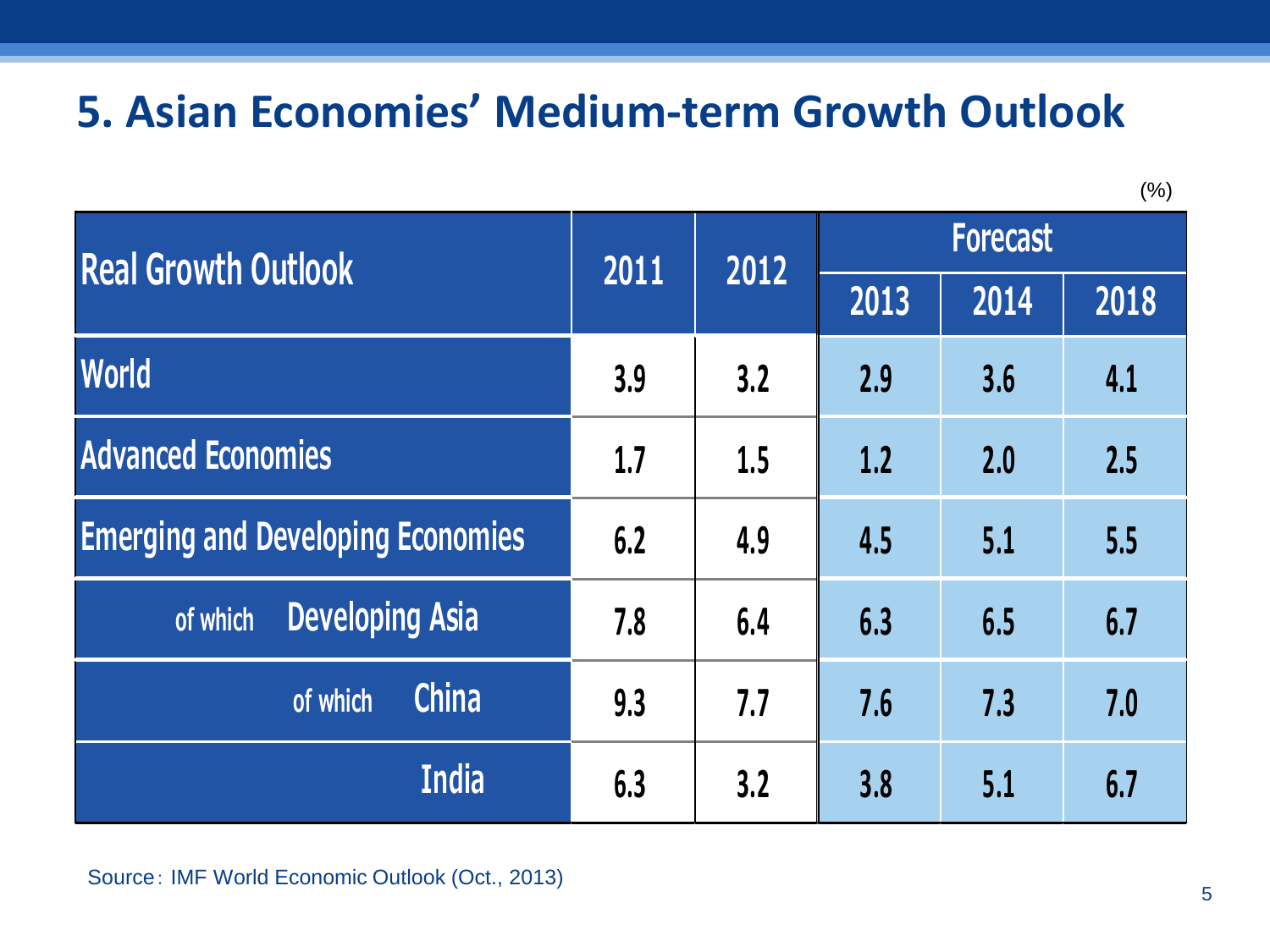## **6. Outstanding Asian Debt Securities**

(US Dollars, Billions)

| <b>Debt Securities (Domestic and Internaitonal)</b> |        |        | International debt securities |                |                |                |
|-----------------------------------------------------|--------|--------|-------------------------------|----------------|----------------|----------------|
|                                                     | 2001   | 2006   | 2012                          | 2001           | 2006           | 2012           |
| Japan                                               | 6,410  | 9,230  | 14,779                        | 248            | 305            | 375            |
| <b>Hong Kong</b>                                    | 38     | 61     | 111                           | 38             | 61             | 111            |
| Singapore                                           | 50     | 99     | 196                           | 21             | 43             | 79             |
| China                                               | 256    | 1,212  | 3,949                         | 18             | 29             | 173            |
| India                                               | 12     | 58     | 683                           | 7              | 26             | 61             |
| Indonesia                                           | 52     | 87     | 184                           | 9              | 17             | 54             |
| Korea                                               | 47     | 963    | 1,448                         | 47             | 96             | 168            |
| Malaysia                                            | 17     | 192    | 402                           | 17             | 32             | 51             |
| Pakistan                                            | 27     | 37     | 87                            | $\overline{1}$ | $\overline{2}$ | $\overline{2}$ |
| Philippines                                         | 43     | 77     | 130                           | 19             | 32             | 45             |
| <b>Thailand</b>                                     | 29     | 129    | 307                           | 10             | 11             | 17             |
| All Area                                            | 14,588 | 31,201 | 52,285                        | 6,337          | 15,035         | 21,919         |

<sup>6</sup> Source: BIS Debt Securities Statistics September 2013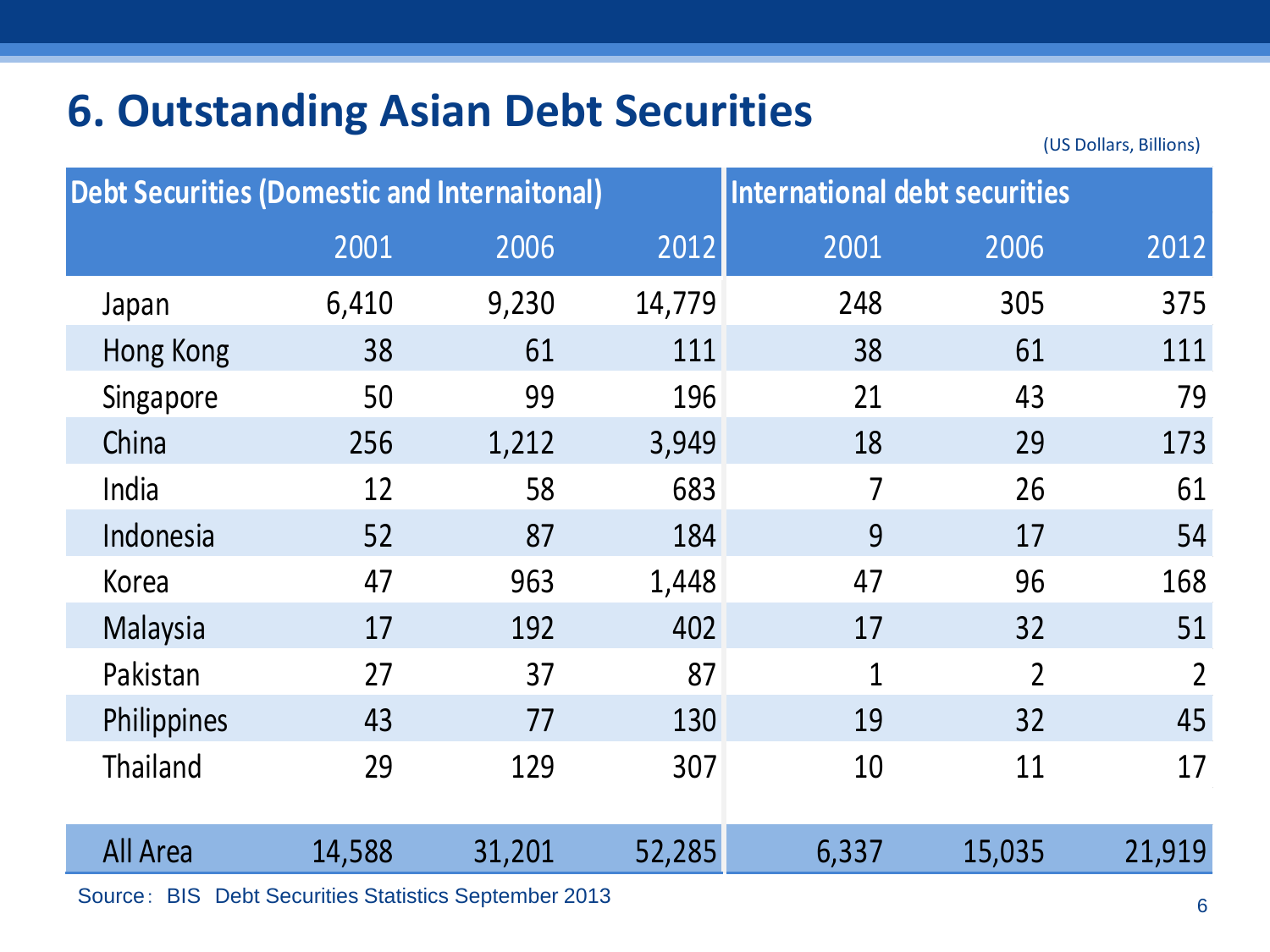#### **7. International Investment Position of Major Creditor Countries**

(US Dollars, Billions)

|              |                  | 2006      | 2007   | 2008   | 2009   | 2010   | 2011   | 2012   |
|--------------|------------------|-----------|--------|--------|--------|--------|--------|--------|
| Taiwan       | Assets           | 736       | 852    | 848    | 973    | 1,113  | 1,171  | 1,294  |
|              | (Percent of GDP) | (196%)    | (214%) | (220%) | (249%) | (239%) | (259%) | (267%) |
| Japan        | Assets           | 4,697     | 5,360  | 5,731  | 6,039  | 6,893  | 7,499  | 7,664  |
|              | (Percent of GDP) | $(110\%)$ | (119%) | (104%) | (118%) | (116%) | (124%) | (139%) |
| <b>China</b> | Assets           | 1,690     | 2,416  | 2,957  | 3,437  | 4,119  | 4,735  | 5,175  |
|              | (Percent of GDP) | (61%)     | (66%)  | (64%)  | (69%)  | (68%)  | (63%)  | (63%)  |
| Korea        | Assets           | 466       | 597    | 489    | 626    | 694    | 754    | 842    |
|              | (Percent of GDP) | (48%)     | (57%)  | (60%)  | (68%)  | (67%)  | (70%)  | (71%)  |

Source: (Taiwan) Central Bank of the Republic of China, Financial Statistics (Japan, China, Korea) IMF, Balance of Payments Statistics 7